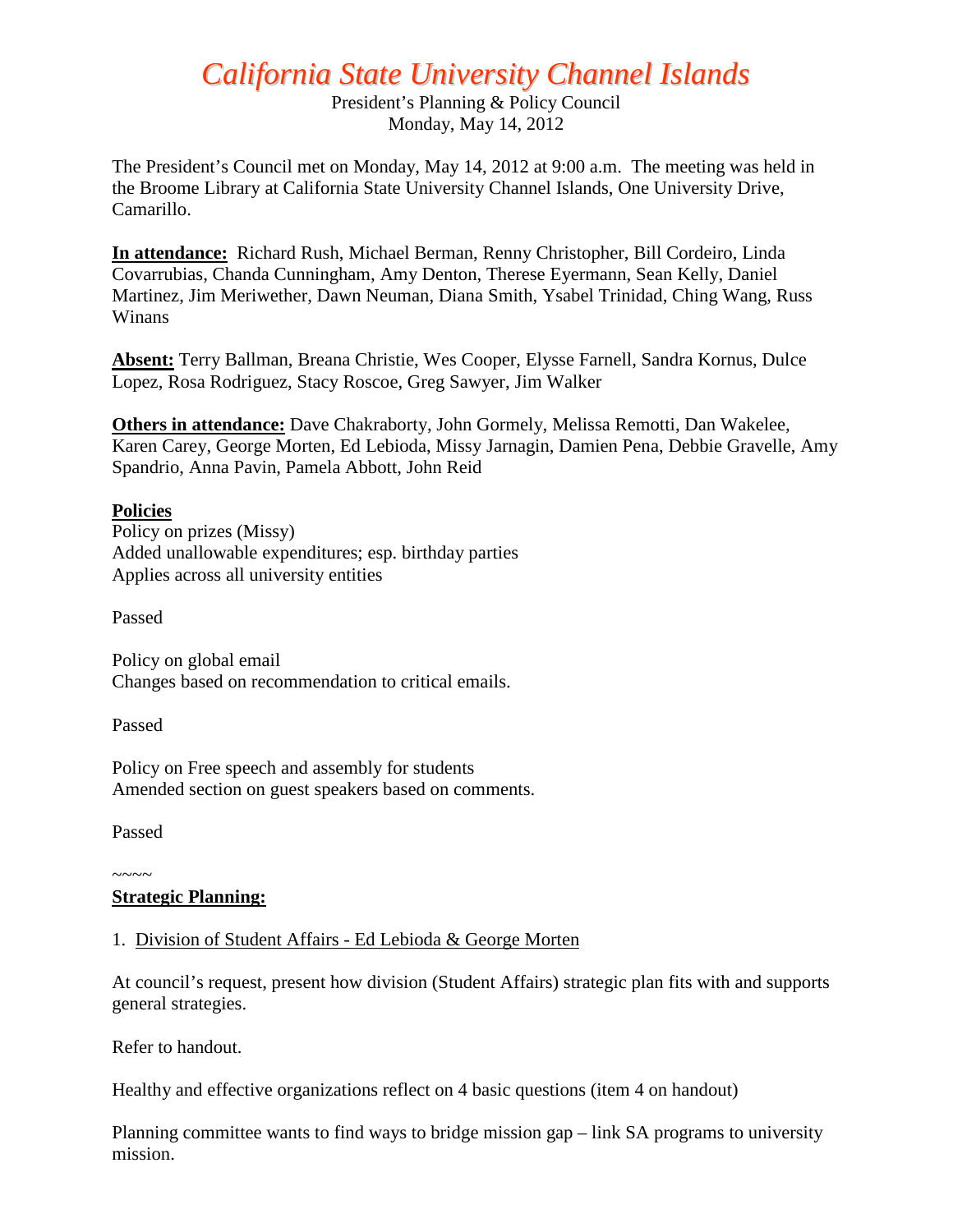How well does SA align with university mission? Assessment: Tie between university's and division's missions Presented 6 strategic goals which connect SA programs to university mission Explored ways to meet goals set for SA 2011-2016

## Two initiatives:

Ongoing student development and training initiative – training staff

Co-curricular programs and partnerships around campus to develop programs. Found common ground, common purpose (strategic initiatives, pillars) b/t SA and AA: work on student success, GE requirements, CI grad requirements, WASC, Lacayo, VISTA, etc. Focused on example of similarities between GE goals and both GE and SA career development outcomes.

Bill Cordeiro question – how does SA plan fit with university's? SA strategic plan is living document, will change as university's strategic plan changes.

## 2. Division of Finance & Administration - VP Finance Trinidad

Provided strategy map as handout – how division looks at work it does. Developed in February with DFA leadership team.

Spoke about need to "radically transform" way DFA does business, especially in light of budget. DFA will do this through continuous improvement.

Discussed DFA mission, vision, values (handout); DFA defines its work by value to customers esp. problem solving and being partner to rest of campus. DFA staff presented goals (handout):

Missy – achieving operational excellence in finance.

- Review all processes for effectiveness and efficiency, talking to all people
- Using less paper, automating many processes
- Online payment plans for students starting fall 2012
- Online requisitioning for spring 2013

Anna – staff development

- Develop campus wide professional development program
- ADA training 2012
- Sexual harassment and conflict resolution training, can get more specialized training for specific departments as needed
- Want to focus on wellness and building community, lunch & learn, BBQ, service awards, walk across America etc.

Enhance resources

- Prepare for growth and enhance resources given budget issues, develop campus wide effectiveness program (lean initiative)
- Lean initiative collaborative effort. 3 pilot projects: automated forms, improving student account reporting, working with CSU SLO to improve OPC work order process

Chief Reid – enrich communication

- Improve alternative transportation website w/ RideShark.com ridematching service
- Feasibility of traveler's information am radio station for new Univ Dr., 3-5 mi radius for emergencies, events, parking